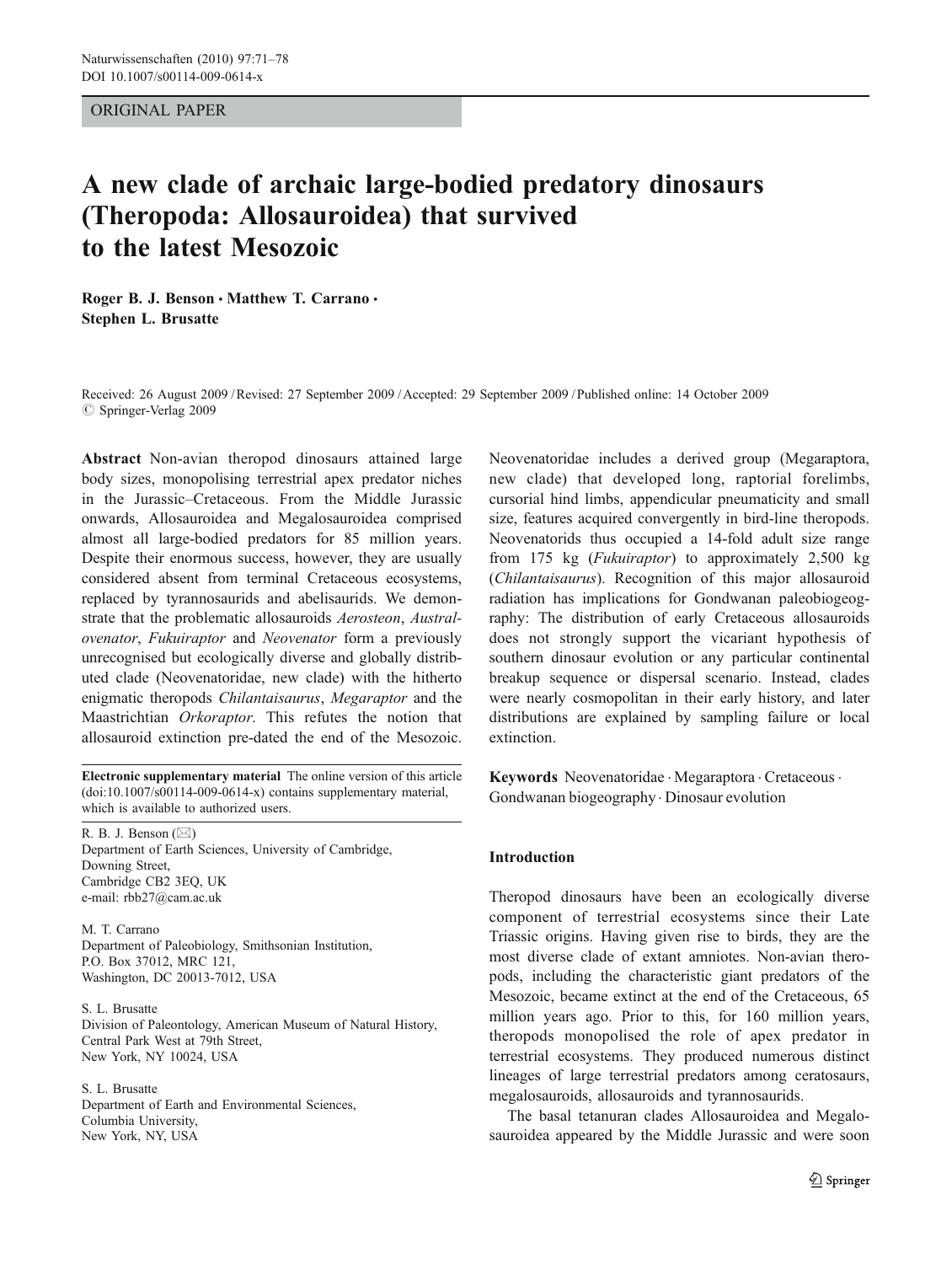represented by large-bodied taxa such as Shidaisaurus and Megalosaurus (Wu et al. [2009;](#page-7-0) Benson [2009](#page-7-0)). They yielded the first giant taxa (>2 tonnes) in theropod history shortly thereafter (the megalosauroid *Torvosaurus* and the allosauroid Saurophaganax; Bakker et al. [1992](#page-7-0)). These two clades are central to understanding Middle Jurassic–early Late Cretaceous dinosaurian ecosystems, in which they comprised almost all large predators over a span of approximately 85 million years. Currently, the youngest definite allosauroids are from the Turonian of China (Brusatte et al. [2009\)](#page-7-0) and Santonian of Argentina (Sereno et al. [2008](#page-7-0)). Despite their enormous success, however, basal tetanurans are hitherto unknown from the final 20 million years of the Mesozoic. Instead, the iconic tyrannosauroids, a lineage of previously small-bodied coelurosaurian theropods, achieved masses of several tonnes in Laurasia (e.g. Erickson et al. [2004\)](#page-7-0). In Gondwana, abelisaurid neoceratosaurs diversified to occupy the apex predator niche (e.g. Sampson and Krause [2007;](#page-7-0) Carrano and Sampson [2008](#page-7-0)).

Here, we present evidence that six previously enigmatic theropod taxa—Aerosteon, Australovenator, Chilantaisaurus, Fukuiraptor, Megaraptor and Orkoraptor—form a monophyletic clade with the unequivocal allosauroid Neovenator. The Maastrichtian age of Orkoraptor provides conclusive evidence that allosauroids survived until the end of the Cretaceous and were not extinct, as previously thought. Derived members of this new clade exhibit a unique body plan among otherwise conservative basal tetanurans, highlighted by raptorial forelimbs and cursorial hind limbs that converge on the anatomy of bird-like theropods. In sum, the identification of this new clade, composed primarily of taxa that were only recently discovered and described (since 1996; other than Chilantaisaurus), reveals a previously unrecognised major group of basal theropods that were an important component of Mesozoic terrestrial ecosystems.

## Comparisons

Basic comparisons and synapomorphies are outlined and summarised below (and see Fig. [1](#page-2-0)). A comprehensive discussion of the anatomy and taxonomy of the focal taxa and a list of specimens examined are included in the "Electronic supplementary material".

Neovenator is known by three specimens from the Wessex Formation (Barremian, Lower Cretaceous) of the Isle of Wight, UK. These represent most of the skeleton except the forelimbs and posterior two thirds of the skull (Hutt et al. [1996\)](#page-7-0). Numerous skeletal features support a closer relationship to carcharodontosaurids than to Allosaurus (Naish et al. [2001;](#page-7-0) Brusatte et al. [2008\)](#page-7-0). Importantly, several previously identified autapomorphies of Neovenator are identified here as synapomorphies of a more inclusive clade.

Aerosteon, from the Anacleto Formation (Santonian, Late Cretaceous) of Argentina, is represented by the holotype partial skeleton (MCNA-PV-3137; see "Electronic supplementary material" for institutional abbreviations) and a partial hind limb (MCNA-PV-3139; MCNA-PV-3138 is considered Tetanurae indet; "Electronic supplementary material"). Preserved cranial bones do not overlap with material of Neovenator, but the scapulocoracoid, pelvis and parts of the axial column and hind limb are represented. A preliminary report proposed carcharodontosaurid affinities (Alcober et al. [1998](#page-7-0)), but more recent work concluded that it was an allosauroid of uncertain affinities (Sereno et al. [2008](#page-7-0)).

Aerosteon has never been included in a phylogenetic analysis but shares several features with carcharodontosaurids and Neovenator: double cervical anterior pneumatic foramina, pneumatic foramina in all dorsal vertebrae, transversely narrow, sheet-like dorsal hyposphenes (Fig [1b\)](#page-2-0) and a ventral longitudinal ridge on the proximal caudal vertebrae. Aerosteon also shares several features with Neovenator and other taxa discussed here (see "Electronic supplementary material"). Notably, although a pneumatic ilium was originally proposed as unique among non-maniraptoran theropods (Sereno et al. [2008\)](#page-7-0), the broken ilia of Neovenator also contain internal pneumatic spaces (Brusatte et al. [2008\)](#page-7-0).

Megaraptor was originally described on the basis of a fragmentary specimen from the Río Neuquén Formation (Turonian–Coniacian) of Neuquén, Argentina, which was interpreted as a coelurosaur (Novas [1998](#page-7-0)), due to the slender proportions of metatarsal III and the supposedly dromaeosaurid-like pedal ungual. A second specimen, comprising a more complete forelimb, vertebrae, a scapulocoracoid and a partial pubis from the Portezuelo Formation (Turonian–Santonian), demonstrated that the ungual belonged to manual digit I (Calvo et al. [2004\)](#page-7-0), nullifying the proposed similarity with dromaeosaurids.

In a global phylogenetic analysis of theropods, Smith et al. [\(2007](#page-7-0)) recovered Megaraptor as a carcharodontosaurid. However, Smith et al. ([2008](#page-7-0)) later noted that Megaraptor shared various features of the forelimb with spinosaurids and recovered Megaraptor as a megalosauroid (=spinosauroid). Many of the proposed synapomorphies are problematic and are interpreted differently here (see "Electronic supplementary material"). Notably, although the first manual ungual of Megaraptor is large, as in some megalosauroids (e.g. Charig and Milner [1997](#page-7-0)), its detailed morphology is distinctive. In Megaraptor, the ungual is transversely narrow, with a ratio of proximal height to width of 2.75 (Fig. [1g](#page-2-0)–h). This is substantially higher than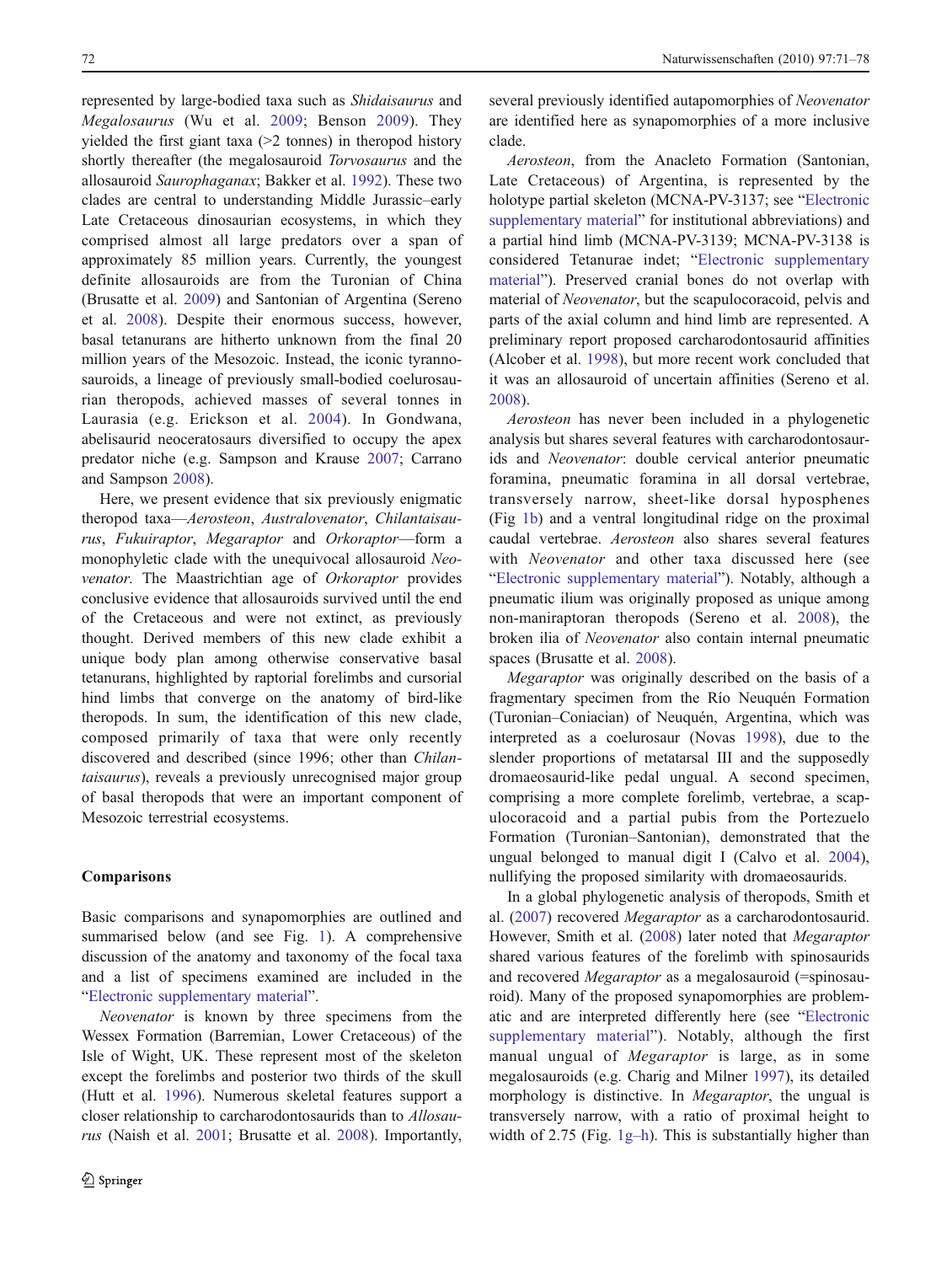<span id="page-2-0"></span>

Fig. 1 Neovenatorid anatomy shown by Aerosteon (a–b, d–e MCNA-PV-3137; k MCNA-PV-3139), Megaraptor (c, f, g–h MUCPv 341), Neovenator (i MIWG 6348) and Chilantaisaurus (j IVPP V.2884) in ventral (a, f, h), posterior (b), right lateral (c), medial (d, g), lateral (e) and anterior (i-k) views. a Fourth dorsal vertebra; b eighth dorsal vertebra; c proximal caudal vertebrae; d ilium; e–f scapulocoracoid;

those of other large theropods, including megalosauroids such as Suchomimus (1.75; MNN GDF 500) and Torvosaurus (1.95; BYU 17697), but similar unguals are known in Australovenator, Chilantaisaurus and Fukuiraptor.

Several observations support the allosauroid affinities of Megaraptor: The cervical vertebrae strongly resemble those of carcharodontosaurids and possess a parapophysis located at centrum mid-length, a weak but continuous prezygapophyseal–epipophyseal lamina, marked plasticity in the morphology of cervical pneumatic foramina (Calvo et al. [2004;](#page-7-0) Smith et al. [2007\)](#page-7-0) and a camellate internal pneumatic structure.

Novas et al. [\(2008](#page-7-0)) recently described Orkoraptor based on a fragmentary skeleton from the early Maastrichtian Pari Aike Formation near Los Hornos Hill, Santa Cruz Province, Argentina. Two characters suggested coelurosaurian affinities for Orkoraptor: (1) the absence of a mesial carina on lateral teeth (shared with compsognathids and deinonycho-

g–h right phalanx I; i right tibia; j right tibia (reversed); and k left tibia. acdl anterior centrodiapophyseal lamina, asp ascending process, cnc cnemial crest, fos fossa, hp hyposphene, lpr anterior process of lateral condyle, meb medial buttress, pne pneumatic foramen, rid ridge, spf pre-acetabular shelf, zlp lateral process of postzyapophysis. Scale bars 100 mm

saurians) and (2) the anterodorsally inclined anterior process of the postorbital (present in some maniraptorans). However, Orkoraptor lacks other features of derived coelurosaurs, such as a posteromedial process of the quadratojugal that overlaps the posterior surface of the quadrate, which is especially prominent in dromaeosaurs (Rauhut [2003](#page-7-0)). Furthermore, the postorbital of Orkoraptor is almost identical to that of Aerosteon (Fig. [2](#page-3-0)), lacking the robust, ornamented anterior process of other allosauroids. In addition, in both taxa, a pneumatopore is evident on the dorsolateral surface of the atlantal neural arch, and the proximal caudal vertebrae are intensely pneumatised (Sereno et al. [2008](#page-7-0); Fig. 1c).

Australovenator was described by Hocknull et al. [\(2009](#page-7-0)) based on a partial skeleton from the Winton Formation (latest Albian) of the 'Matilda Site', near Winton, Queensland, Australia. A detailed description of the astragalus revealed many distinctive features, several of which were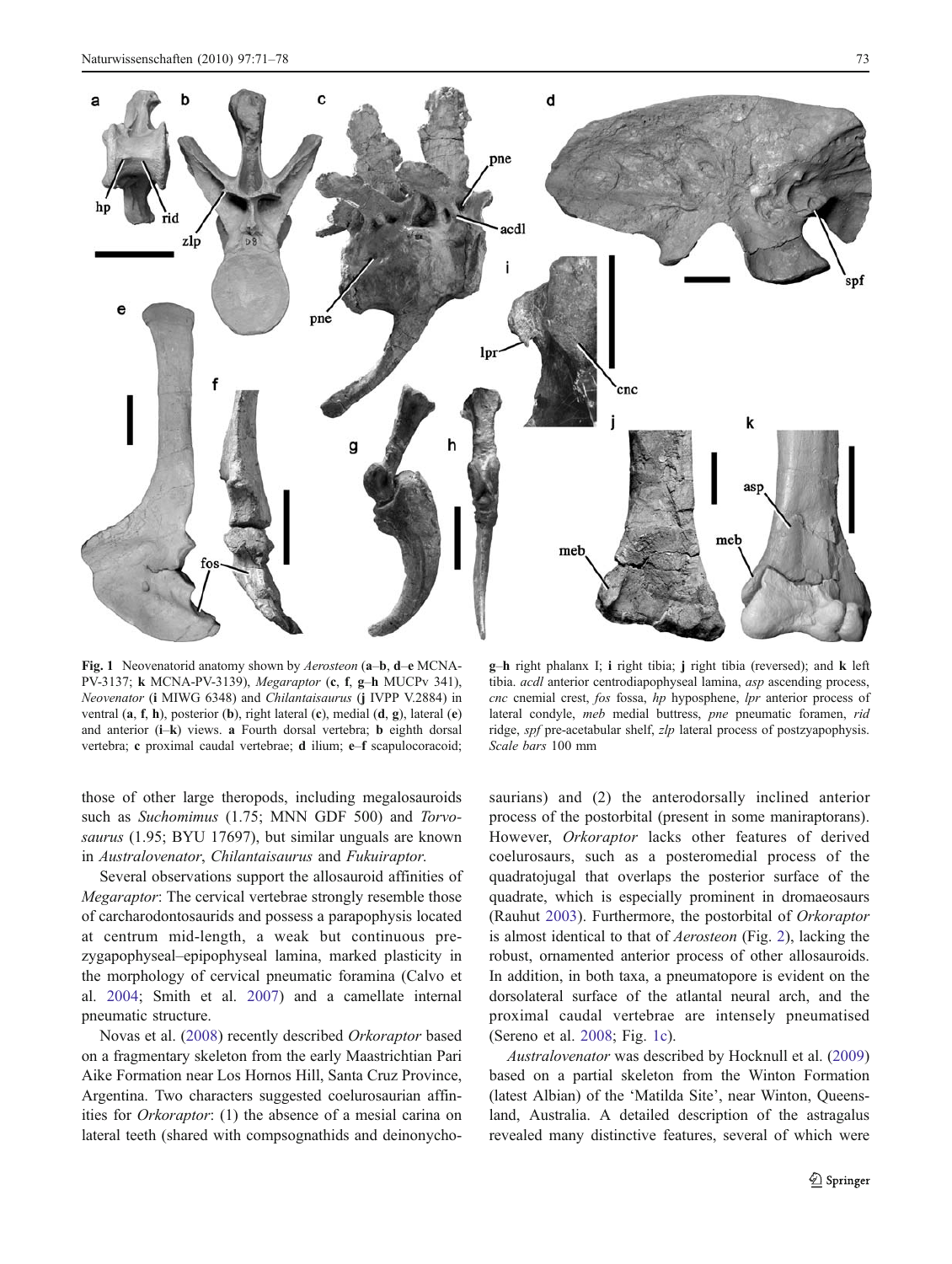<span id="page-3-0"></span>

Fig. 2 Right postorbitals of Orkoraptor (a–c) and Aerosteon (d–f) in lateral (a, d), dorsal (b, e) and medial (c, f) views. apr anterior process. Scale bars 50 mm. Parts a–c modified from Novas et al. [\(2008](#page-7-0))

uniquely shared with Fukuiraptor. However, phylogenetic analysis recovered Australovenator as a basal carcharodontosaurid, more derived than both Allosaurus and Fukuiraptor (Hocknull et al. [2009](#page-7-0)).

Fukuiraptor is based on the holotype partial skeleton (FPDM-V97122), from the Kitadani Formation (Albian, Lower Cretaceous) of the Kitadani quarry, Katsuyama, Japan (Azuma and Currie [2000](#page-7-0)), along with fragmentary material (FPDM-V9712229-43) and new specimens (Currie and Azuma [2006](#page-7-0)). Fukuiraptor was originally identified as a dromaeosaurid based on misidentification of the large, transversely compressed manual unguals as pertaining to the pes (Azuma and Currie [1995](#page-7-0)). It was subsequently recovered as a basal allosauroid ('carnosaur'; Azuma and Currie [2000;](#page-7-0) Holtz et al. [2004](#page-7-0)) based on the fused interdental plates, Allosaurus-like forelimb proportions and 'wing-like' morphology of the femoral lesser trochanter. Fukuiraptor has recently been hypothesised as a basal allosauroid (Hocknull et al. [2009\)](#page-7-0) and as a basal neotetanuran (Benson [2009](#page-7-0)), and so its affinities have been uncertain.

Chilantaisaurus tashuikouensis is based on a partial appendicular skeleton from the Ulansuhai Formation (?Turonian, Late Cretaceous) of Inner Mongolia, China (Hu [1964](#page-7-0)). It has been referred to Allosauroidea (Harris [1998;](#page-7-0) based on a chimaera of Chilantaisaurus and the cofaunal carcharodontosaurid Shaochilong), Megalosauroidea (=Spinosauroidea; Rauhut [2003\)](#page-7-0) and Tetanurae incertae sedis (Holtz et al. [2004\)](#page-7-0). Benson and Xu [\(2008](#page-7-0)) recently demonstrated the presence of neotetanuran features, such as an iliac pre-acetabular fossa and a trapezoidal cross section of metatarsal III.

We can now demonstrate that the many distinctive or purportedly autapomorphic features of these taxa occur more widely and in fact represent synapomorphies of a previously unrecognised theropod clade ("[Systematic](#page-4-0) [palaeontology](#page-4-0)"; see "Electronic supplementary material"). These features reflect morphological adaptations of the vertebrae, forelimb and hind limb. A number of these occur in parallel within coelurosaurs and have contributed to previous misclassifications (e.g. Azuma and Currie [1995](#page-7-0); Novas [1998](#page-7-0)).

## Phylogenetic analysis

The taxa discussed above were scored for a version of the cladistic data matrix of Benson ([2009\)](#page-7-0). This matrix was devised specifically to elucidate basal tetanuran relationships based primarily on direct examination of specimens. Aerosteon, Australovenator, Orkoraptor and Shaochilong were added, and the scores of Chilantaisaurus, Megaraptor and Neovenator were revised. New characters were added to document variation in these taxa. This resulted in a matrix of 45 taxa and 233 characters. Details of these modifications, including new characters and taxon scores, and methods used to analyse the data are given in the "Electronic supplementary material", and a nexus file of the resulting data set is available on request from RBJB.

Analysis of the matrix resulted in 864 most parsimonious trees (MPTs) of 637 steps. The strict consensus showed a monophyletic Neotetanurae comprising Allosauroidea + Coelurosauria. Allosauroidea included Sinraptoridae, Allosaurus and a monophyletic group of Cretaceous allosauroids (Fig. [3\)](#page-4-0). This contained two major clades. The first included seven taxa that are regarded as carcharodontosaurids; the second (Neovenatoridae fam. nov.) included Neovenator, Aerosteon, Australovenator, Chilantaisaurus, Fukuiraptor, Megaraptor and Orkoraptor. Neovenator was the sister taxon of all other neovenatorids, which formed a derived polytomy. However, the most incomplete taxon, Orkoraptor, shows little anatomical overlap with other taxa and acted as a 'wildcard'. When Orkoraptor was pruned from the set of MPTs, the number of unique topologies was reduced to 96. The resulting reduced strict consensus contains a fully resolved Neovenatoridae with a derived clade containing sister taxon pairings of Aerosteon + Megaraptor and Australovenator + Fukuiraptor (Fig. [3](#page-4-0)).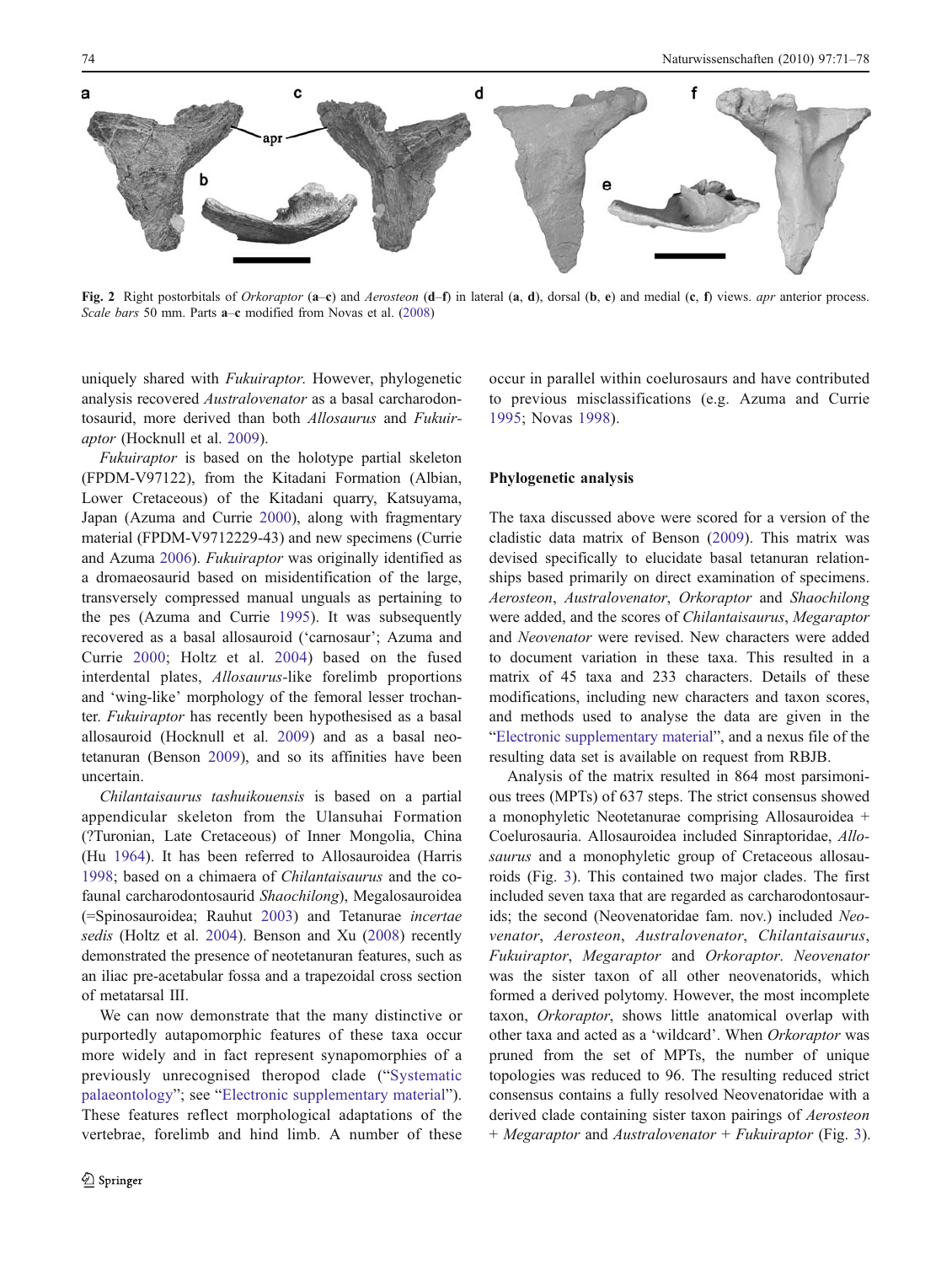<span id="page-4-0"></span>Fig. 3 Relationships of Cretaceous allosauroids based on the phylogenetic analysis herein (ensemble consistency index= 0.4427, retention index=0.6385, rescaled consistency index= 0.2827). Filled circles indicate Gondwanan taxa; empty circles indicate Laurasian taxa. Grey rectangles highlight closely related taxa of similar age, indicating that temporal occurrence influences cladogram structure. Bremer support for all nodes equals one



# Systematic palaeontology

Theropoda Marsh [\(1881\)](#page-7-0) Tetanurae Gauthier [\(1986](#page-7-0)) Allosauroidea Marsh ([1878](#page-7-0))

Carcharodontosauria new clade

Included taxa Neovenatoridae and Carcharodontosauridae (Carcharodontosauridae is redefined in the "Electronic supplementary material")

Phylogenetic definition The most inclusive clade comprising Carcharodontosaurus saharicus and Neovenator salerii but not Allosaurus fragilis or Sinraptor dongi (rank free, stem-based).

Remarks The content of this clade matches that of Carcharodontosauridae as previously defined (Holtz et al. [2004:](#page-7-0) 102). Accordingly, many features previously ascribed to carcharodontosaurids are now synapomorphies of Carcharodontosauria (see "Electronic supplementary material"). 'Carcharodontosauridae' (sensu Holtz et al. [2004](#page-7-0)) now contains many more taxa than when it was originally defined, encompassing all Cretaceous allosauroids. As we believe that the distinctive features of Neovenator and close relatives justify familial distinction, it is practical to erect a rank-free name, Carcharodontosauria, for the well-supported clade of Carcharodontosauridae + Neovenatoridae.

#### Neovenatoridae new family

Included taxa N. salerii (type species), Aerosteon riocoloradensis, Australovenator wintonensis, Chilantaisaurus tashuikouensis, Fukuiraptor kitadanensis, Megaraptor namunhuaiquii and Orkoraptor burkei

Additional included material NMV P186076, an ulna from the Eumeralla Formation at Dinosaur Cove (late Aptian– early Albian), Victoria, Australia, referred to cf. Megaraptor (Smith et al. [2008\)](#page-7-0). The cited autapomorphies are widely distributed among neovenatorids, and the specimen is herein identified as Neovenatoridae indet.

Phylogenetic definition The most inclusive clade comprising N. salerii but not Ca. saharicus, A. fragilis or S. dongi (stem-based).

Diagnosis Carcharodontosaurian theropods with the following: (1) middle–posterior dorsal vertebrae with small, flange-like lateral extensions of postzygapophyseal facets (Fig. [1b](#page-2-0)); (2) ventral longitudinal ridge in proximal caudal vertebrae (independently derived in Carcharodontosauridae); (3) scapula short and broad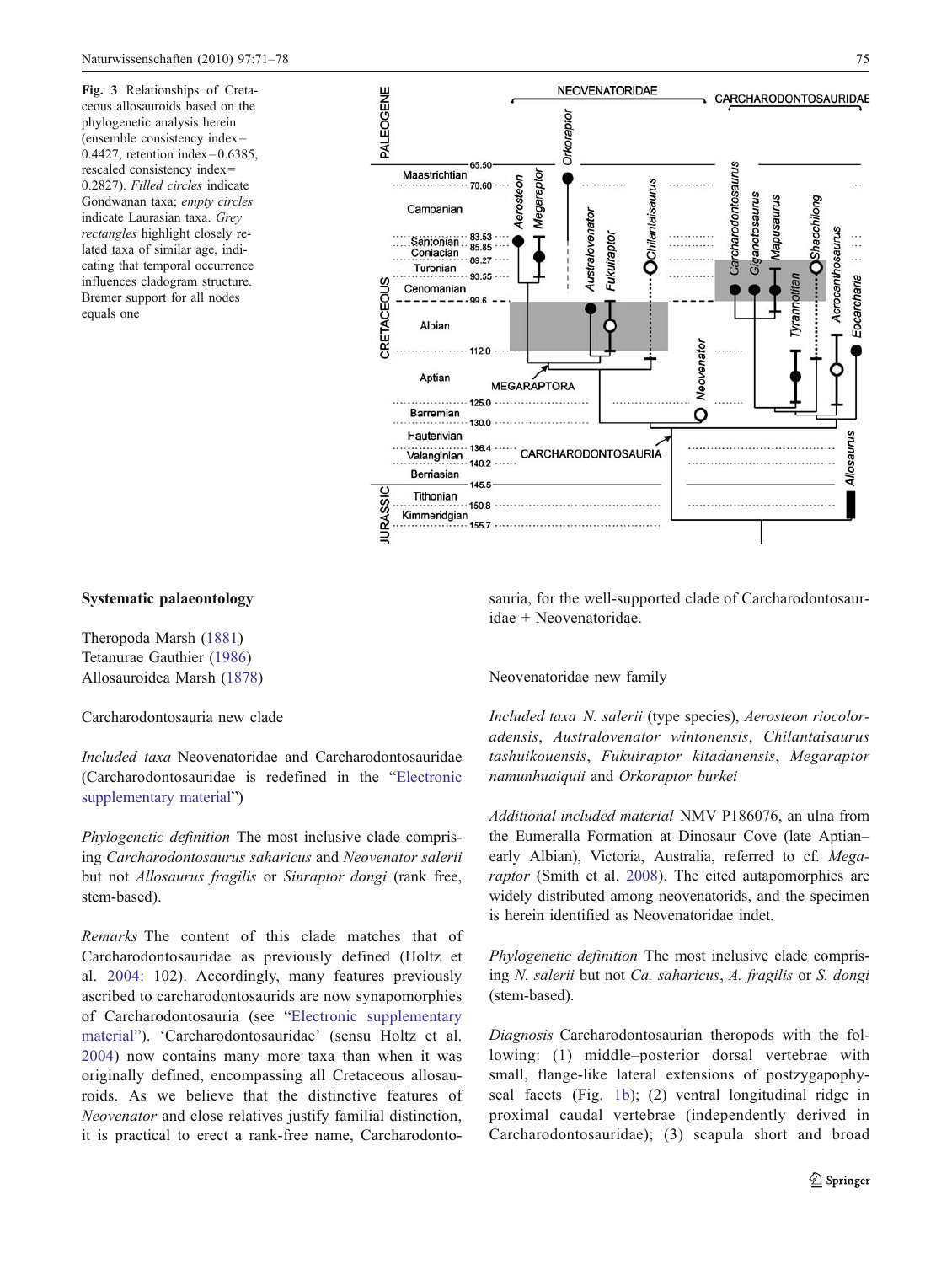(length: minimum width ratio=8.0–9.0; Fig. [1e\)](#page-2-0) relative to other derived allosauroids; (4) iliac pre-acetabular fossa bounded dorsomedially by a prominent shelf (Fig. [1d;](#page-2-0) also present in tyrannosauroids); (5) femoral lateral condyle which projects further distally than medial condyle; (6) pneumatic ilium; and (7) anterolateral process of tibial lateral condyle curves ventrally as a pointed process (Fig. [1i\)](#page-2-0). Additional potential synapomorphies of Neovenatoridae and included clades, mainly pertaining to elongate, raptorial forearms (missing data in Neovenator; e.g. Fig. [1e](#page-2-0)–h), are summarised in the "Electronic supplementary material".

## Megaraptora new clade

Included taxa Ae. ricocoloradensis, Au. wintonensis, F. kitadanensis, M. namunhuaiquii, O. burkei

Additional included material An isolated astragalus (NMV P150070) from the Wonthaggi Formation (Valanginian– Aptian, Lower Cretaceous) of Victoria, Australia (Molnar et al. [1981](#page-7-0)), referred to Australovenator by Hocknull et al. [\(2009](#page-7-0)). Given its older age and numerous similarities with the astragalus of Fukuiraptor, we consider it an indeterminate megaraptoran related to these two taxa.

Phylogenetic definition The most inclusive clade comprising M. namunhuaiquii but not Ch. tashuikouensis, N. salerii, Ca. saharicus or A. fragilis (rank free, stem-based).

Diagnosis Neovenatorid theropods with the following unambiguous synapomorphy: long, gracile metatarsals (III) with a ratio of length to minimum width  $\geq$ 12.5. Incomplete knowledge of Chilantaisaurus and Neovenator means that other potential synapomorphies of Megaraptora, pertaining to cursorial hind limbs (Fig.  $1j-k$  $1j-k$ ) and pneumatic caudal vertebrae (Fig. [1c\)](#page-2-0), are only recovered under DELTRAN optimisation (see "Electronic supplementary material").

## Discussion

## Neovenatorid palaeobiology

Although Neovenator is comparable in size and skeletal proportions to Allosaurus and therefore likely similar in general ecology and predatory biology to other basal tetanurans, megaraptorans show substantial modifications. The forearm is elongate, and the manual unguals are enlarged and transversely narrow, suggesting increased raptorial ability of the forelimb. The hind limb shows adaptations for increased cursoriality (Carrano [1999](#page-7-0)): elongation of the metatarsals relative to more proximal elements and a tall femoral lesser trochanter. Megaraptorans also exhibit modification of the ankle joint (elongate ascending process of the astragalus, distinct astragalar buttress on the tibia) and relatively smaller body sizes. Indeed, the largest known individual of Fukuiraptor is estimated at 175 kg in mass (Azuma and Currie [2000;](#page-7-0) cf. Anderson et al. [1985\)](#page-7-0). If this represents adult size (currently unclear), Fukuiraptor was uncommonly small among basal tetanurans.

Other theropod clades independently derived similar limb proportions. Some ceratosaurs (Elaphrosaurus and related forms, noasaurids) and coelurosaurs (alvarezsaurids, caenagnathids, ornithomimids, troodontids and tyrannosaurids) possess elongate distal hind limb elements, which are often interpreted as reflecting improved cursorial ability (e.g. Russell [1972;](#page-7-0) Holtz [1995](#page-7-0); Carrano [1999\)](#page-7-0). Likewise, avian-line theropods show a trend towards increasing forelimb length (e.g. Gauthier [1986](#page-7-0); Padian and Chiappe [1998\)](#page-7-0). However, although present in highly derived coelurosaurs, these features are unknown in basal tetanurans. In fact, basal tetanuran hind limb proportions and postcranial anatomy are widely conservative, and Neovenatoridae is significant as the first example of a marked departure from this basic body plan.

Derived neovenatorids show additional features that arose convergently among coelurosaurs, including pectoral and pelvic pneumaticity otherwise known only in birds (Sereno et al. [2008](#page-7-0)). Megaraptorans may have been 'coelurosaur parallels' in Cretaceous ecosystems, allowing them to co-exist with more distinctive large-bodied abelisaurids and carcharodontosaurids. It is noteworthy that neovenatorids are currently unknown from the terminal Cretaceous ecosystems of North America and Asia, the only well-sampled faunas in which true coelurosaurs (tyrannosaurids) were apex predators.

However, not all derived neovenatorids were small, sleek coelurosaur mimics. Chilantaisaurus (Turonian) retained a short metatarsus and weighed approximately 2.5 tonnes (minimum femoral circumference of 432 mm; cf. Anderson et al. [1985](#page-7-0)). It thus attained, or perhaps retained, body size comparable to the largest allosaurid (Saurophaganax) and some carcharodontosaurids (Mapusaurus) and tyrannosaurids. Contrastingly, Shaochilong, a co-faunal carcharodontosaurid, is substantially smaller than even large subadult Allosaurus specimens (Brusatte et al. [2009\)](#page-7-0). Therefore, the roles of carcharodontosaurids (large-bodied apex predators) and neovenatorids (smaller, cursorial forms) were not fixed. Such variability is not surprising given the approximately 14-fold difference between the smallest and largest neovenatorids (Fig. [4\)](#page-6-0).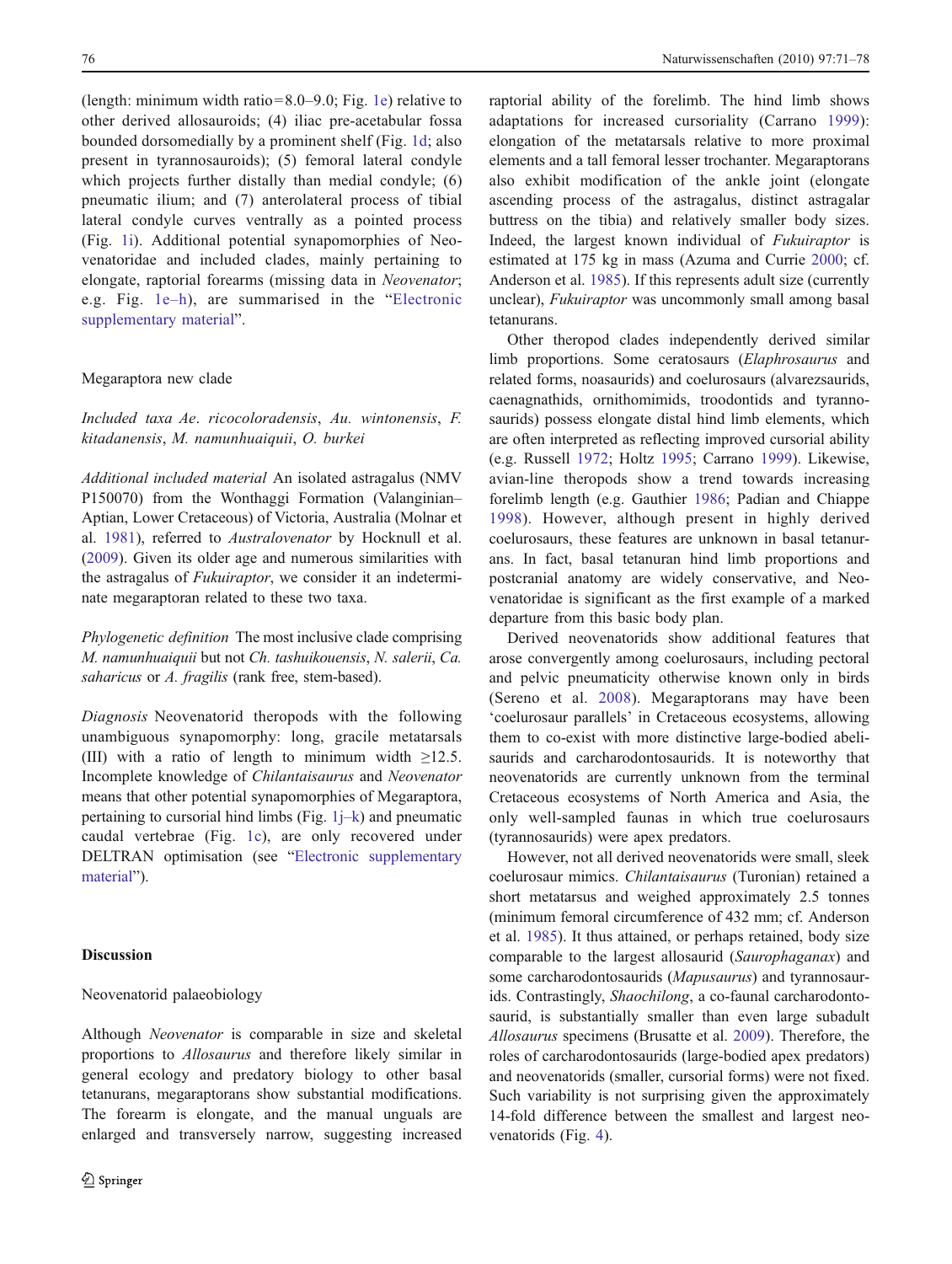<span id="page-6-0"></span>

Fig. 4 Silhouettes of Chilantaisaurus (black; femoral length 1,190 mm) and Fukuiraptor (grey, femoral length 507 mm) showing size disparity among neovenatorids. Scale bar 1 m

Cretaceous terrestrial palaeobiogeography

Cretaceous allosauroids have been implicated in various biogeographic scenarios. Foremost among these is that the group evolved vicariantly in concert with the breakup of Pangaea (Harris [1998](#page-7-0); Sereno [1999;](#page-7-0) Brusatte and Sereno [2008\)](#page-7-0). In this hypothesis, the branching pattern of allosauroid evolution reflects the breakup pattern of Pangaea into Gondwana and Laurasia and subsequently into smaller landmasses.

However, seven of the allosauroid taxa in our cladistic analysis were unknown to Harris ([1998](#page-7-0)) and Sereno [\(1999\)](#page-7-0), and even now, only 14 taxa are known globally from the 80 million years of Cretaceous time. In fact, only one to two allosauroid taxa are known from most continents during the Early and Late Cretaceous, while the remaining landmasses lack allosauroid fossils entirely. Sampling is especially problematic because occurrences are clustered in time and space, and simulation studies indicate that uneven geographic sampling impairs the ability of biogeographic analyses to recover true signals and can lead to an increase in the recovery of erroneous signals (Turner et al. [2009](#page-7-0)).

In the few time intervals where wider geographic samples of allosauroids are known, major clades appear to have essentially global distributions. The early Late Cretaceous record is dominated by Gondwanan taxa such as Carcharodontosaurus in Africa and Giganotosaurus and Mapusaurus in South America, but the closely related carcharodontosaurid Shaochilong is now known from the Turonian of China (Fig. [3](#page-4-0); Brusatte et al. [2009\)](#page-7-0). Similarly, late Early Cretaceous neovenatorids are known only from Australia (Australovenator) and Japan (Fukuiraptor) and are sister taxa (Fig. [3\)](#page-4-0). This suggests that time influences allosauroid cladogram structure as strongly as geography. In other words, taxa of similar ages from different continents are as often closely related as are taxa of different ages from the same continent. Based on this observation, most major clades of Cretaceous allosauroids likely had near-cosmopolitan distributions prior to the

Campanian–Maastrichtian, and our view of their 'biogeography' arises from patchy spatiotemporal sampling. It is likely that the fossil record is currently too poor to confirm or refute the role of vicariance in allosauroid evolution.

Smith et al. ([2008\)](#page-7-0) suggested that the occurrence of a 'Megaraptor'-like ulna (NMV P186076; herein considered Neovenatoridae indet.) from the Aptian–Albian of Australia indicated dispersal between east and west Gondwana as late as the mid-Cretaceous. However, our data show that neovenatorids were even more widely distributed during the mid-Cretaceous (Fukuiraptor is from Japan), plausibly due to an earlier origin rather than a mid-Cretaceous dispersal event. Thus, it cannot be used to support any particular biogeographic hypothesis.

Late survival of allosauroids and Cretaceous faunal compositions

Basal tetanurans (allosauroids and megalosauroids) were previously thought to have gone extinct well before the end of the Cretaceous, either in the Cenomanian (Holtz et al. [2004](#page-7-0)) or slightly later (Sereno et al. [2008;](#page-7-0) Brusatte et al. [2009](#page-7-0)). Regardless of the exact timing, Late Cretaceous allosauroids have been viewed as anomalous—rare, relictual, large-bodied taxa in ecosystems otherwise dominated by tyrannosaurids and abelisaurids (Calvo et al. [2004](#page-7-0); Holtz et al. [2004;](#page-7-0) Sereno et al. [2008](#page-7-0)). The recognition of Neovenatoridae challenges both points. First, the presence of Orkoraptor in the latest Cretaceous of South America demonstrates the persistence of neovenatorid allosauroids until the very end of the Mesozoic. Second, Neovenatoridae is a speciose clade that played a variety of roles in Cretaceous terrestrial ecosystems, from long-limbed, cursorial predators (Australovenator, Megaraptor) to gigantic carnivores (Chilantaisaurus). The longevity and geographic dispersion of neovenatorids are inconsistent with a 'relictual' role and instead show the clade to have been an important and hitherto unrecognised component of global dinosaur faunas throughout the Cretaceous.

Latest Cretaceous neovenatorids are currently known only from South America, where they are found alongside large-bodied abelisaurids. Neovenatorids have not been recovered from the terminal Cretaceous deposits of western North America and eastern Asia, both of which preserve tyrannosaurid-dominated faunas. These are among the best-sampled dinosaur faunas of any interval, and the absence of neovenatorids there may be genuine. However, large-bodied predators are not well enough known from the Campanian–Maastrichtian of Europe, Australia, Africa, southern North America or southern China to exclude the possible survival of neovenatorids in these regions.